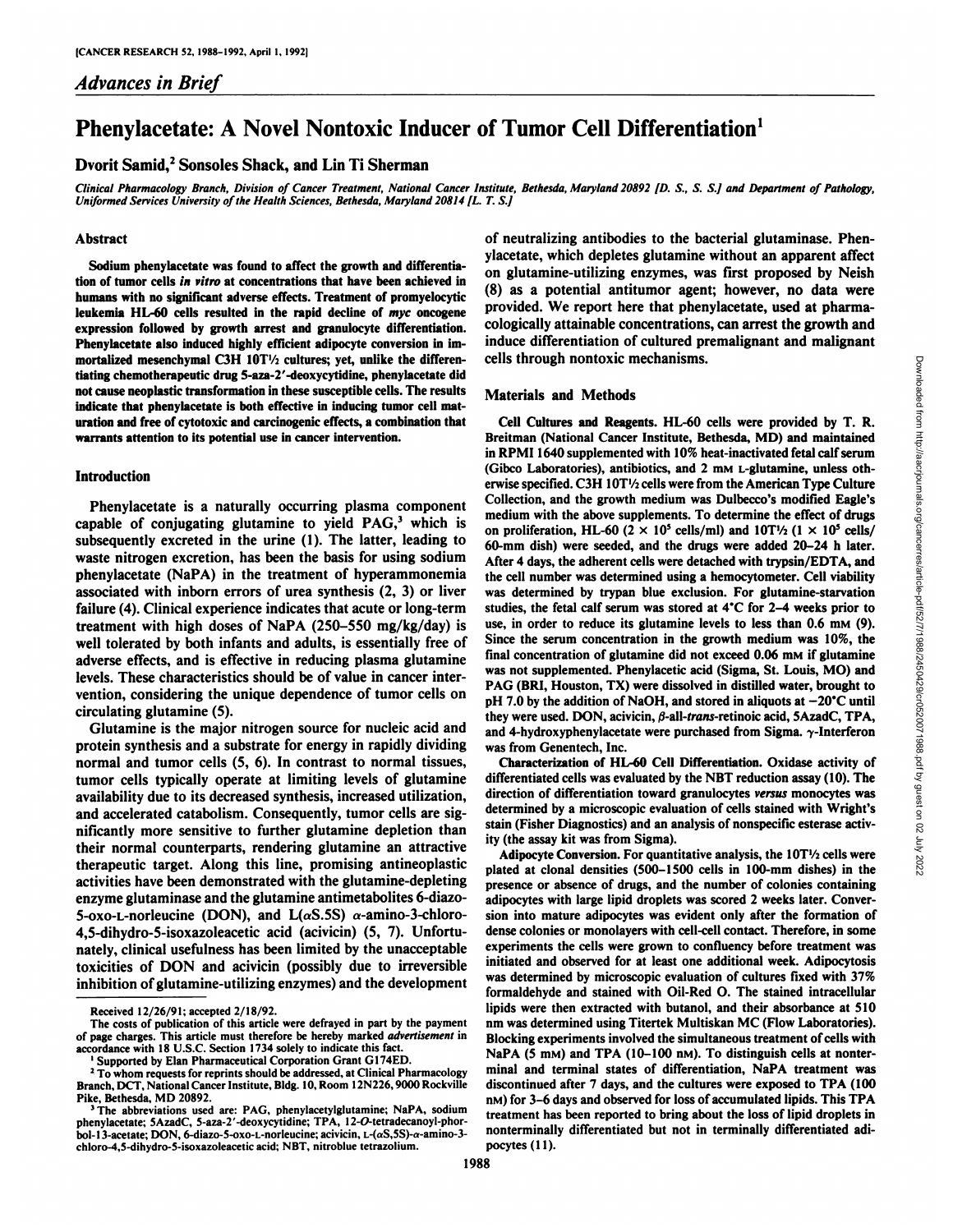Tumorigenesis Studies. Cells  $(3-4 \times 10^5)$  were plated in 75-cm<sup>2</sup> dishes, and 5AzadC (0.1  $\mu$ M) was added to the growth medium at 20 and 48 h after plating. The cells were then subcultured in the absence of the nucleoside analogue for an additional 7 weeks. Cells treated with NaPA were subcultured in the continuous presence of NaPA. Treated and control cells were transplanted s.c.  $(1 \times 10^6/\text{site})$  into female athymic nude mice, 4-5 weeks old (Division of Cancer Treatment, National Cancer Institute Animal Program, Frederick Cancer Research Facility), and the animals were observed for tumor growth at the site of injection.

Northern Blot Analysis. Cytoplasmic RNA was prepared from cul tures at the logarithmic phase of growth (unless otherwise specified) and separated on 1% agarose-formaldehyde gels. RNA isolation, gel electrophoresis, transfer of RNA onto Nytran membranes (Schleicher & Schuell), hybridization with radiolabeled DNA probes, and autoradiography (Kodak X-ray film XAR5) were described (12). The probes were aP2 complementary DNA (13), myc third exon (Oncor, Gaithersburg MD), and HLA-A3 HindIII/EcoRI fragment (14). Probes were labeled with  $[$ <sup>32</sup>P]dCTP (NEN) using a random primed DNA labeling  $^{Contro}$ kit (Boehringer Mannheim, Germany).

## Results and Discussion

The Effect of Phenylacetate on Cell Growth and Differentia tion. The experimental system included two in vitro differentia tion models: (a) human promyelocytic leukemia cell line HL-60, representing uncommitted precursor cells that can be in- $+$ <sup>GLN</sup> duced to differentiate along the myeloid or monocytic lineage (10); and (b) immortalized embryonic mesenchymal C3H  $10T\frac{1}{2}$ cells, which can differentiate into myocytes, adipocytes, or chondrocytes (15). NaPA treatment of HL60 and 10T'/2 cul tures resulted in the dose-dependent inhibition of cell prolifer ation (Fig. 1), the inhibitory concentration causing 50% reduc tion in cell proliferation being 6 and 9 mM, respectively. No  $4HPA$ , 4-hydroxyphenylacetate, 10 mM;  $\angle ACV$ , acivicin, 3  $\mu$ g/ml (the effect of cytotoxicity was observed with doses twice as high In addition acivicin was s cytotoxicity was observed with doses twice as high. In addition to cytostasis, NaPA induced granulocyte differentiation in the HL-60 cultures (Fig. 2) and adipocyte conversion in  $10T\frac{1}{2}$  (Fig. 3). Differentiation in both cell lines was time dependent, effi cient at 5-10 mM, and apparently irreversible upon cessation of treatment. Pharmacokinetics studies in children with urea cycle disorders (2, 3) revealed that phenylacetate plasma levels of 3-6 mM can be achieved with no significant adverse effects. In one case involving a Reye's syndrome patient, phenylacetate blood levels reached 19.2 mm; as with the lower standard doses, there was no evidence of toxic effects.<sup>4</sup>

In the leukemic HL-60 model, after 7 days of treatment with NaPA (5 mm), the cultures were composed of early-stage myelocytes and metamyelocytes (50-60%) as well as banded and segmented neutrophils (30-40%) capable of NBT reduction. The oxidase activity, characteristic of the more mature forms of human bone marrow granulocytes (10), persisted after treat ment was discontinued; after 4 days there was a decrease of approximately 10% in the fraction of NBT-positive cells, which might be due to resumed proliferation of a less mature subpopulation. NaPA activity in the leukemic cells could be enhanced by the addition of low doses of retinoic acid (10 nm) (Fig. 2) or  $\gamma$ -interferon (300 IU/ml) (not shown). In confluent 10T<sup>1</sup>/2 cultures treated with 5 mM NaPA, more than 90% of thecells differentiated into adipocytes within 4-6 days. Higher drug concentrations further increased the frequency of differentia tion as well as the size of lipid droplets in each cell (Fig. 3). Adipocytosis could be prevented by the simultaneous addition of 10-100 nM TPA, an activator of protein kinase C. However,



Fig. 1. The effect of NaPA on cell proliferation. Logaritmically growing HL-60 ( $\bullet$ ) and 10T<sup>1</sup>/<sub>2</sub> (O) cells were treated for 4 days with NaPA ( $\overline{\phantom{a}}$ ) or PAG (- $-$ ). Points, mean (n = 4); bars, SD. Cell viability was over 95% in all cases.



Fig. 2. Induction of HL-60 cell differentiation. The number of NBT-positive cells was determined after 4 ( $\blacksquare$ ) or 7 ( $\blacksquare$ ) days of treatment. Control, control untreated cells; NaPA (h), 10 mm; NaPA (l), 5 mm; RA, retinoic acid, 10 nm;  $4HPA$ ,  $4$ -hydroxyphenylacetate,  $10$  mm;  $\overline{ACV}$ , acivicin,  $3 \mu g/ml$  (the effect of and Methods"); PAG, 6 mM. Cell viability was over 95% in all cases, except for DON and acivicin (75% and 63%, respectively).

this tumor-promoting agent, known to reverse nonterminal initiation of NaPA treatment. The rapid, remarkably efficient, and stable adipocyte conversion by NaPA is reminiscent of the effect of some growth hormones and contrasts the low frequency of differentiation by genotoxic chemotherapy (11, 15, 16). It should be noted that the profound effect of phenylacetate on cell biology is not limited to animal and human tissues; this metabolite of phenylalanine has been shown to play a funda mental role in regulating the growth of such diverge organisms as bacteria (17), fungi (18), and plants (19).

Is Glutamine a Target of NaPA Antitumor Activity in Vitro? The mechanisms by which NaPA affects tumor cell biology are not known. One possible mechanism is glutamine depletion. In agreement with previous reports (20), glutamine starvation alone was sufficient to inhibit cell proliferation (not shown) and increase the number of NBT-positive cells in HL-60 cultures (Fig. 2). Similar results were obtained with the glutamine an tagonists DON (10-30  $\mu$ g/ml) and acivicin (1-3  $\mu$ g/ml) (Fig. 2; Ref. 21). Furthermore, while the effect of NaPA could be mimicked by treatment with the analogue 4-hydroxyphenylace tate, also known to conjugate glutamine (1), the glutamineconjugated form, i.e., PAG (6 mM), had no significant effect on cell growth, NBT reduction, or gene expression (see Figs. 1, 2, and 4). Despite the above findings, the role of glutamine in this experimental model is not clear. Although it is established that phenylacetate binds glutamine in the mitochondria of human

*<sup>4</sup> S. Brusilow, personal communication.*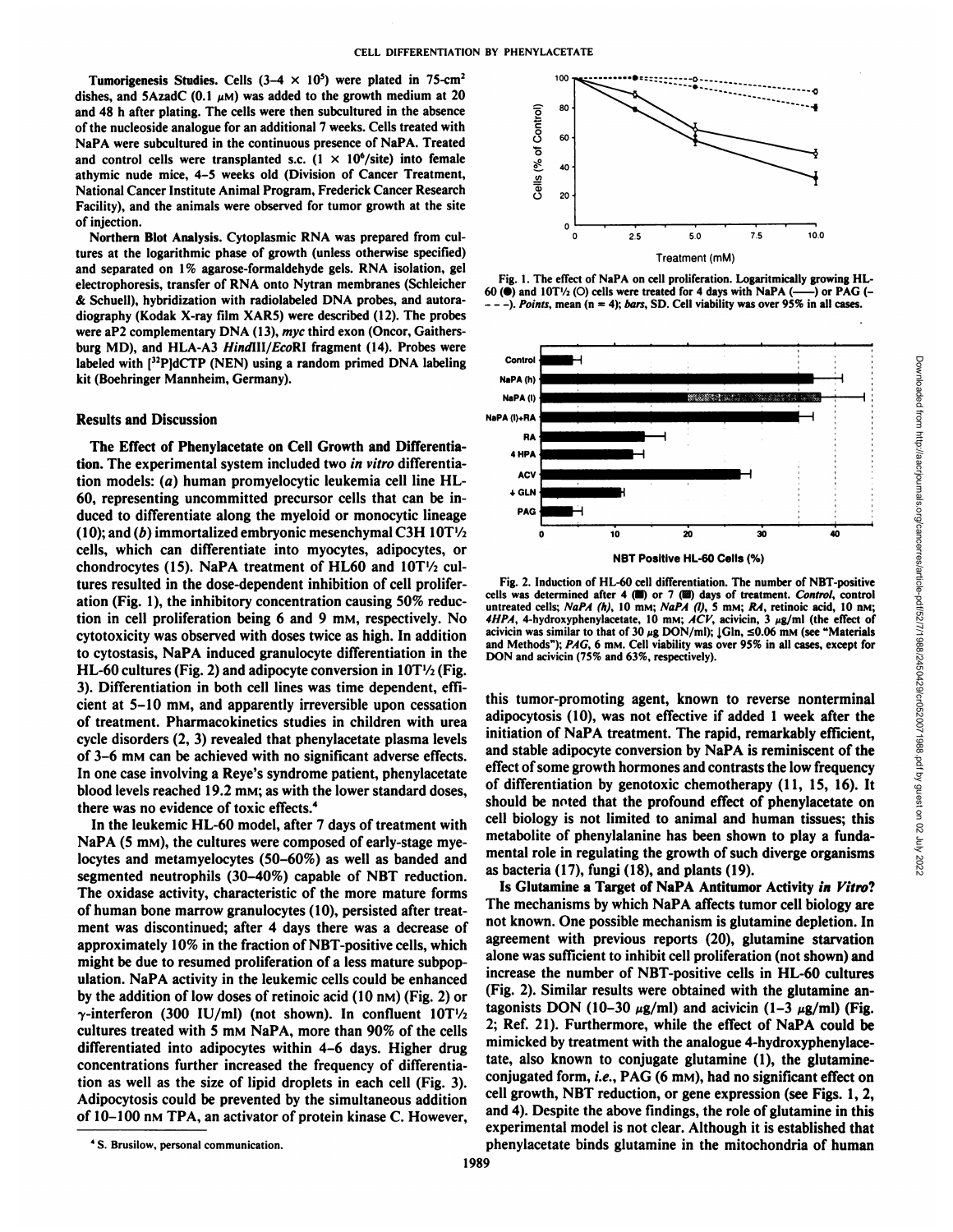

Fig. 3. Adipocyte conversion in 10T1/2 cultures. Confluent cultures were treated with NaPA for 7 days. Top, untreated control.  $\times$  100. Middle, cells treated with 5 mm NaPA.  $\times$  100. The *empty spaces* represent areas where mature adipocytes have detached. Insert, a single cell with multiple lipid droplets.  $\times$  400. Bottom, quantitation of adipocytosis. Lipids stained with Oil-Red O were extracted with butanol, and the absorbance at 510 nm was determined. Increased lipid accumulation was evident with NaPA concentrations  $\geq 0.2$  mm.

reaction takes place in other cells such as the leukemic HL-60 remains to be determined. In any case, glutamine depletion alone could not explain some of the molecular and phenotypic changes induced by NaPA. While HL-60 cells treated with NaPA converted primarily into granulocytes, a mere depletion

Modulation of Gene Expression by NaPA. Northern blot analyses of HL-60 and  $10T\frac{1}{2}$  cells revealed marked changes in gene expression occurring shortly after NaPA treatment. Expression of the adipocyte-specific  $aP2$  gene (13) was induced within 24 h in confluent  $10T\frac{1}{2}$  cultures (not shown), reaching maximal mRNA levels by 72 h of NaPA treatment (Fig.  $4A$ ). In HL-60, cell transformation has been linked to *myc* amplification and overexpression, and differentiation typically requires shown in Fig. 4B, NaPA caused rapid decline in the amounts of myc mRNA, which occurred within 4 h of treatment, preced ing the phenotypic changes detectable by 48 h after treatment



RNA (20 µg/lane) was subjected to Northern blot analysis using <sup>32</sup>P-labeled<br>liver and kidney cells, whether or not a similar enzymatic specific DNA probes. Ethidium bromide-stained 28S rRNA indicates the relative Fig. 4. Modulation of gene expression in NaPA-treated cells. Cytoplasmic specific DNA probes. Ethidium bromide-stained 28S rRNA indicates the relative amounts of total RNA in each lane. A, induction of  $aP2$  expression in  $10T<sup>1</sup>/2$ cells. RNA from confluent cultures treated for 72 h. Lane 1, untreated control; *Lane 2, PAG, 6 mM; Lanes 3 and 4, NaPA, 5 and 10 mM, respectively. B, kinetics of myc inhibition and HLA-A induction in HL-60. Cells at the logarithmic phase* of growth were treated with 5 mm NaPA for the specified duration  $(+)$ ; untreated controls. C, dose dependency and specificity of effect. HL-60 cells were treated with 10 mm  $(++)$  or 5 mm  $(+)$  NaPA or 6 mm PAG.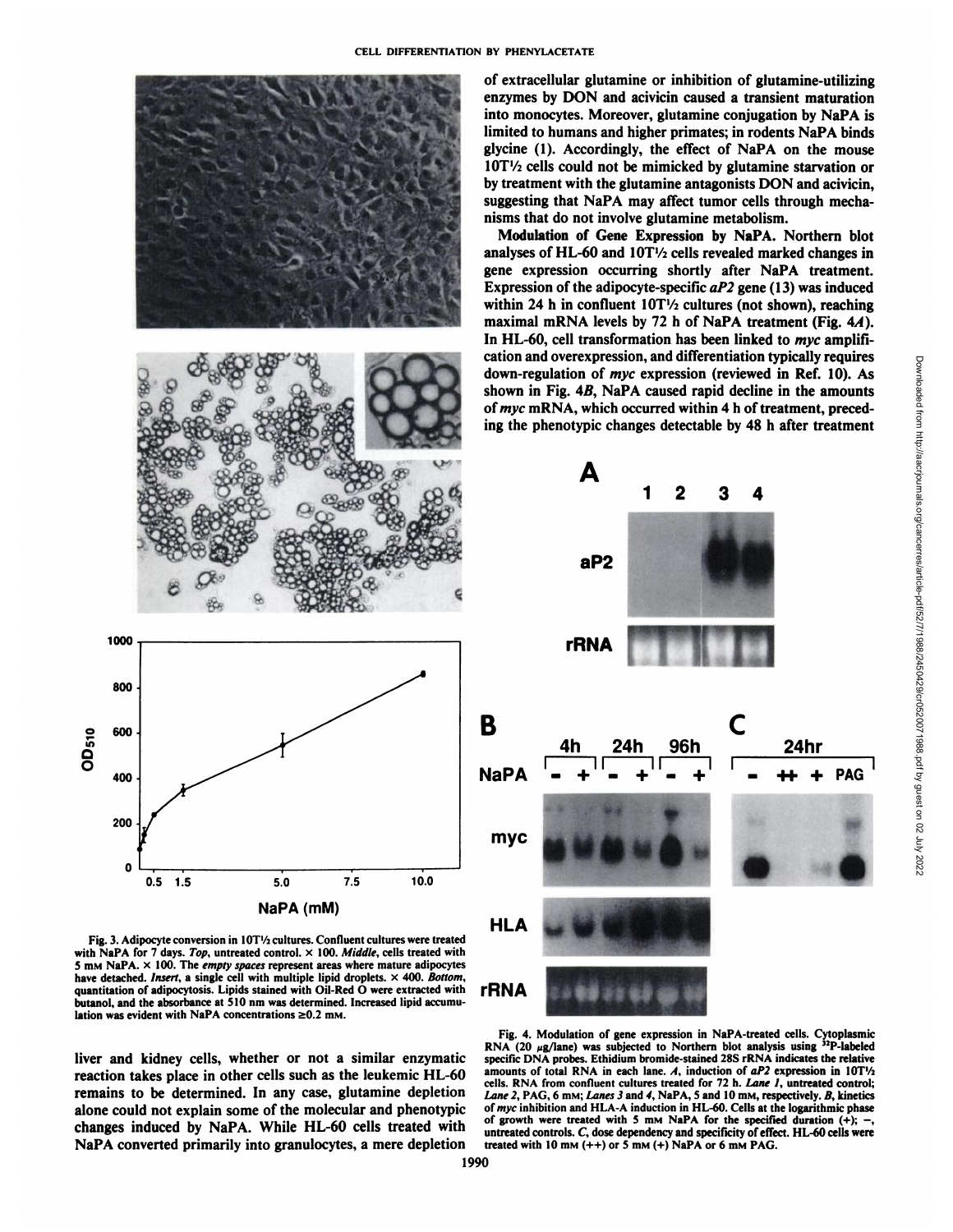|  |  | Table 1 Tumorigenicity of C3H 10T1/2 cells in athymic mice |  |
|--|--|------------------------------------------------------------|--|
|--|--|------------------------------------------------------------|--|

|                        | <b>Tumors</b>                          |                                  |                 |
|------------------------|----------------------------------------|----------------------------------|-----------------|
| Treatment <sup>"</sup> | Incidence (positive/<br>injected mice) | <b>Diameter</b><br>$(mm \pm SD)$ | Time<br>(weeks) |
| None                   | 0/8                                    |                                  | 13              |
| 5AzadC                 | 8/8                                    | $5.5 \pm 2.5$                    | 8               |
| <b>NaPA</b>            | 0/8                                    | 0                                | 13              |

 $e$  Cells were treated in culture with 0.1  $\mu$ g 5AzadC/ml or with 10 mm NaPA as described in "Materials and Methods" and then injected s.c.  $(1 \times 10^6 \text{ cells}/$ site) into mice. The results were scored at the indicated time after transplantation.

(approximately two cell cycles). Similar kinetics of  $myc$  inhibition have been reported for other differentiation agents such as retinoids and 1,25-dihydroxyvitamin  $D_3$  (10). By contrast, a decline in myc expression in acivicin-treated HL-60 occurred only after 48-72 h of treatment, a delayed effect thought to be mediated by drug-induced, autocrine interleukin  $1\beta$  and tumor necrosis factor  $\alpha$  (22). The rapid effect of NaPA indicates that down-regulation of oncogene expression may be responsible in part for the growth arrest and induction of differentiation in HL-60. Furthermore, NaPA treatment of the leukemic cells was associated with time- and dose-dependent accumulation of HLA-A mRNA (Fig. 4B) coding for class I major histocompatibility antigen. The latter is of special interest since increased HLA expression has been shown to enhance the immunogenicity of tumors in vivo (23).

NaPA Does Not Cause Tumor Progression. Studies in plants showed that high concentrations of NaPA can inhibit DNA methylation (24), an epigenetic mechanism implicated in the control of gene expression and cell phenotype. Hypomethylation can lead to cell differentiation. However, it can also pro mote oncogenesis and the evolution of cells with metastatic capabilities, as demonstrated for the hypomethylating chemotherapeutic drug 5-aza-2'-deoxycytidine (SAzadC) (12). Com parative analysis using the highly susceptible  $10T\frac{1}{2}$  cells as a model, revealed that NaPA, unlike the cytosine analogue did not cause neoplastic transformation. As previously shown (11, 14), transient treatment of actively growing  $10T\frac{1}{2}$  cells with 0.1  $\mu$ M 5AzadC resulted in differentiation into myotubes, chondrocytes, and adipocytes; however, these cultures also developed foci of neoplastically transformed cells (frequency of about  $7 \times$  $10^{-4}$ ), which eventually became capable of tumor formation in athymic mice (Table 1). By contrast, actively replicating  $10T\frac{1}{2}$ cultures treated for 7 weeks with 5-10 mM NaPA differentiated solely into adipocytes, forming neither neoplastic foci in vitro nor tumors in recipient mice. Preliminary data show that NaPA can actually prevent spontaneous or 5AzadC-induced neoplastic transformation,5 suggesting a potential role in cancer preven tion. The antitumor activities, lack of toxicity, and easy administration (oral) would qualify NaPA as a chemopreventive drug.

Conclusions. Our data indicate that NaPA can induce differ entiation in cultured malignant and premalignant cells at con centrations that have already been achieved in people with no significant adverse effects. The phenotypic changes observed in *vitro were associated with the modulation of expression of genes* involved in the control of cell growth, differentiation, and immunogenicity. In humans, NaPA could affect tumor growth also through depletion of circulating glutamine, the amino acid required by most tumor cells for energy metabolism and macromolecular synthesis. An antitumor agent that exploits gluta mine as a therapeutic target would be expected to block the phenotypic expression of a wide variety of malignant cells, regardless of their origin or etiology. Indeed, ongoing studies show that NaPA can promote hemoglobin biosynthesis in erythroleukemia cells and cause growth arrest and reversal of malig nant properties in cell lines established from solid tumors including astrocytoma, melanoma, and hormone-refractory prostate adenocarcinoma.6 In all cases, NaPA suppressed tumor cell proliferation while sparing actively growing human diploid skin fibroblasts.

Sodium phenylacetate is an investigational new drug ap proved for human use by the U.S. Food and Drug Administra tion. The drug has already been established as safe and effective in the treatment of hyperammonemia (2-4); we propose that its use may be extended to cancer prevention and therapy.

#### **Acknowledgments**

We are grateful to C. E. Myers, K. W. Minton, and G. Samid for continuous support and advice and to S. Brusslow for sharing with us<br>
and advice and to S. Brusilow for sharing with us<br>
unpublished clinical findings. This paper is dedicated to the memory of<br>
Robert DeBragga, who inspir unpublished clinical findings. This paper is dedicated to the memory of Robert DeBragga, who inspired the search for nontoxic antitumor agents.

#### **References**

- 1. James, M. O., Smith, R. L., Williams, F. R. S., and Reidenberg, M. The conjugation of phenylacetic acid in man, sub-human primates and some non primate species. Proc. R. Soc. Lond. B, 182: 25-35, 1972.
- 2. Brusilow, S. W., Danney, M., Waber, L. J., Batshaw, M., Burton, B., Levitsky, L., Roth, K., McKeethren, C., and Ward, J. Treatment of episodic hyperammonemia in children with inborn errors of urea synthesis. N. Engl. J. Med., 310: 1630-1634, 1984.
- 3. Simell, O., Sipila, I., Rajantie, J., Valle, D. L., and Brusilow, S. W. Waste nitrogen excretion via amino acid acylation: benzoate and phenylacetate in lysinuric protein intolerance. Pediatr. Res., 20: 1117-1121, 1986.
- 4. Mendenhall, C. L., Rouster, S., Marshall, L., and Weesner, R. A new therapy for portal systemic encephalopathy. Am. J. Gastroenterol., 81: 540-543, 1986.
- 5. Weber, G. Biochemical strategy of cancer cells and the design of chemotherapy: G. H. A. Clowes Memorial Lecture. Cancer Res., 43:3466-3492, 1983.
- 6. Medina, M. A., Sanchez-Jimenez, F., Marquez, F. J., Perez-Rodriguez, J., Quesada, A. R., and Nunez de Castro, I. Glutamine and glucose as energy substrates for ehrlich ascites tumor cells. Biochem. Int., 16: 339-347, 1988.
- 7. Rosenfeld, H., and Roberts, J. Enhancement of antitumor activity of glutamine antagonists 6-diazo-5-oxo-l-norleucine and acivicin in cell culture by glutaminase-asparaginase. Cancer Res., 41: 1324-1328, 1981.
- 8. Neish, W. J. P. Phenylacetic acid as a potential therapeutic agent for the treatment of human cancer. Experientia (Basel), 27: 860-861, 1971.
- 9. Kitoh, T., Kubota, M., Takimoto, T., Hashimoto, H., Shimizu, T., Sano, H., Akiyama, Y., and Mikawa, H. Metabolic basis for differential glutamine requirements of human leukemia cell lines. J. Cell. Physiol., 143: 150-153, 1990.
- 10. Imaizumi, M., and Breitman, T. R. Retinoic acid-induced differentiation of the human promyelocytic leukemia cell line, HL-60, and fresh human leu kemia cells in primary culture: a model for differentiation inducing therapy of leukemia. Eur. J. Haematol., 38: 289-302, 1987.
- 11. Wier, M. L., and Scott, R. E. Aproliferin—a human plasma protein that induced the irreversible loss of proliferative potential associated with terminal differentiation. Am. J. Pathol., 125: 546-554, 1986.
- 12. Rimoldi, D., Srikantan, V., Wilson, V. L., Bassin, R. H., and Samid, D. Increased sensitivity of nontumorigenic fibroblasts expressing ras or myc oncogenes to malignant transformation induced by 5-aza-2'-deoxycytidine. Cancer Res., 5/: 1-7, 1991.
- 13. Bernlohr, D. A., Angus, C. W., Lane, M. D., Bolanowski, M. A., and Kelly, T. J., Jr. Expression of specific mRNA during adipose differentiation: identification of an mRNA encoding a homologue of myelin P2 protein. Proc. Nati. Acad. Sci. USA, 81: 5468-5472, 1984.
- 14. Cowan, E. P., Jordan, B. R., and Coligan, J. E. Molecular cloning and DNA sequence analysis of genes encoding cytotoxic T lymphocyte-defined HLA-A3 subtypes: the E1 subtype. J. Immunol., 135: 2835-2841, 1985.
- 15. Konieczny, S. F., and Emerson, C. P., Jr. 5-Azacytidine induction of stable mesodermal stem cell lineages from 10T1/2 Cells: evidence for regulatory genes controlling determination. Cell, 38: 791-800, 1984.
- 16. Ailhaud, G., Dani, C., Amri, E-Z., Djian, P., Vannier, C., Doglio, A., Forest, C., Gaillard, D., Negrel, R., and Grimaldi, P. Coupling growth arrest and adipocyte differentiation. Environ. Health Prespect., 80: 17-23, 1989.
- 17. Nuti, M. P., De Bertoldi, M., and Lepidi, A. A. Influence of phenylacetic